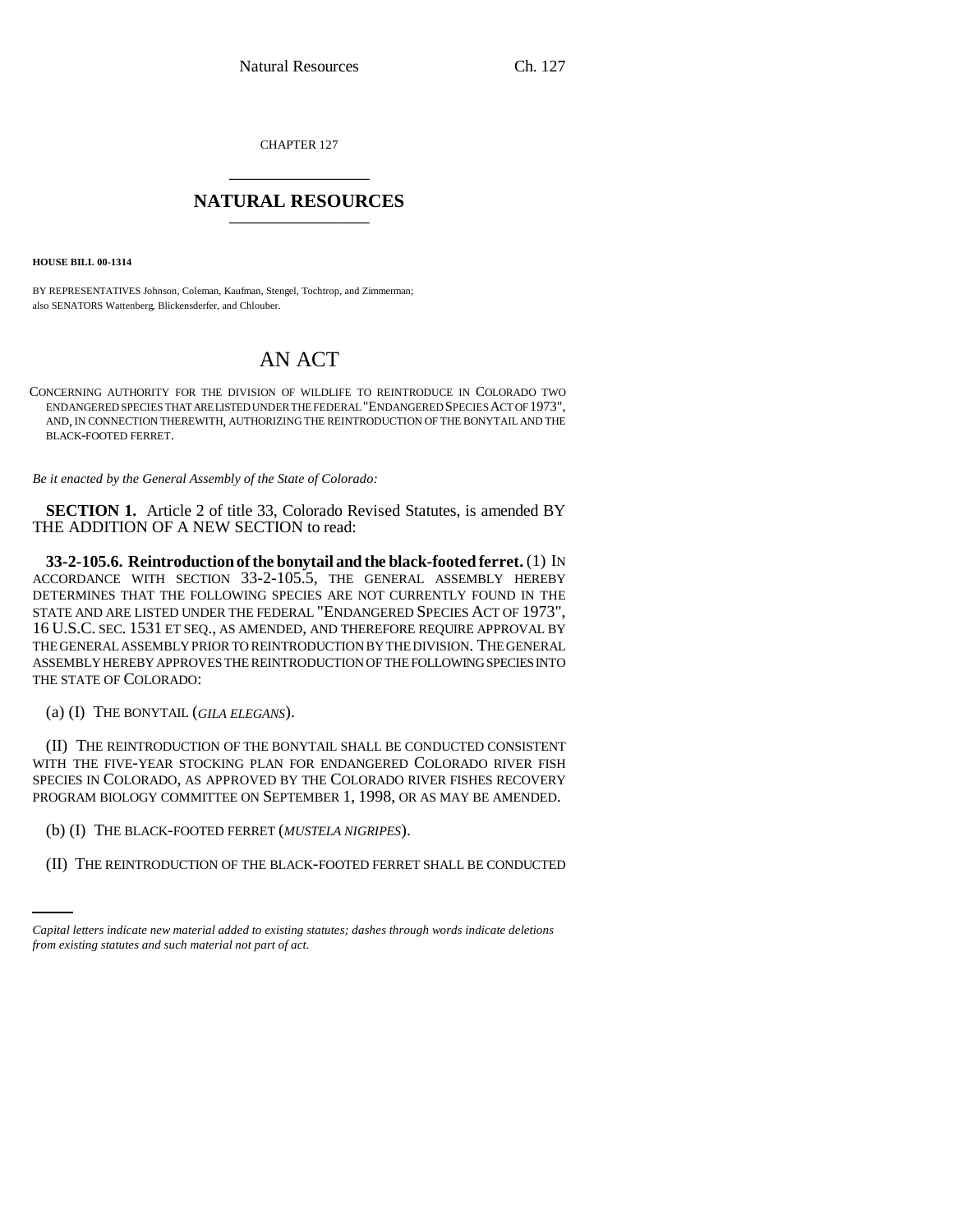## Ch. 127 Natural Resources

CONSISTENT WITH THE APPROACH DESCRIBED IN THE BLACK-FOOTED FERRET COOPERATIVE MANAGEMENT PLAN DATED JUNE, 1995, DEVELOPED BY THE DIVISION, THE UNITED STATES FISH AND WILDLIFE SERVICE, AND THE UNITED STATES BUREAU OF LAND MANAGEMENT. THE REINTRODUCTION PROGRAM SHALL PROVIDE FOR REGULAR UPDATES FOR THE LOCAL COMMUNITY ON THE STATUS OF THE REINTRODUCTION AND SHALL INVOLVE REPRESENTATIVES OF LOCAL GOVERNMENT AND AFFECTED INTERESTS IN RESOLVING ISSUES THAT MAY ARISE DURING THE REINTRODUCTION EFFORT.

(2) REINTRODUCTION OF THE SPECIES LISTED IN SUBSECTION (1) OF THIS SECTION SHALL COMMENCE BEFORE DECEMBER 31, 2002.

(3) THE DIVISION SHALL SUBMIT ANNUAL REPORTS, NO LATER THAN JANUARY 15 OF EACH YEAR, TO THE HOUSE AGRICULTURE, LIVESTOCK, AND NATURAL RESOURCES COMMITTEE AND THE SENATE AGRICULTURE, NATURAL RESOURCES, AND ENERGY COMMITTEE ON THE STATUS OF THE REINTRODUCTION OF THE BONYTAIL AND THE BLACK-FOOTED FERRET AND THE PROGRESS TOWARDS MEETING THE GOALS OF THE RECOVERY PROGRAM AND THE REMOVAL OF THE SPECIES FROM THE FEDERAL "ENDANGERED SPECIES ACT OF 1973", 16 U.S.C. SEC. 1531 ET SEQ., AS AMENDED.

(4) IN ADDITION TO THE REQUIREMENTS OF PARAGRAPH (b) OF SUBSECTION (1) OF THIS SECTION, THE REINTRODUCTION OF THE BLACK-FOOTED FERRET SHALL BE CONDUCTED IN ACCORDANCE WITH THE FOLLOWING REQUIREMENTS:

(a) EACH ANNUAL REPORT PREPARED PURSUANT TO SUBSECTION (3) OF THIS SECTION SHALL INCLUDE AN ASSESSMENT EVALUATING WHETHER THE REINTRODUCTION OF THE BLACK-FOOTED FERRET WILL IMPAIR ANY USE OF PRIVATE LAND OR BENEFICIAL USE OF WATER EXISTING AT THE TIME OF SUCH REINTRODUCTION. IF THE ASSESSMENT IN ANY ANNUAL REPORT CONCLUDES THAT ANY SUCH USE OF LAND WILL BE IMPAIRED BY REINTRODUCTION OF THE BLACK-FOOTED FERRET, THE ANNUAL REPORT SHALL ALSO DESCRIBE THE REASON FOR THE IMPACT AND POSSIBLE ACTIONS TO REDUCE SUCH IMPACT.

(b) ANY EFFORT TO REINTRODUCE THE BLACK-FOOTED FERRET IN ANY AREAS OUTSIDE THE EXPERIMENTAL POPULATION BOUNDARIES DESCRIBED IN THE BLACK-FOOTED FERRET COOPERATIVE MANAGEMENT PLAN DATED JUNE,1995, SHALL REQUIRE FURTHER LEGISLATIVE APPROVAL.

(c) THE STATE OF COLORADO SHALL ENSURE ENFORCEMENT OF THE PROVISIONS OF THE BLACK-FOOTED FERRET COOPERATIVE MANAGEMENT PLAN DATED JUNE, 1995, UP TO AND INCLUDING LITIGATION IF THE MEMORANDUM OF UNDERSTANDING BETWEEN COLORADO AND ANY FEDERAL AGENCY IMPLEMENTING SUCH PLAN IS VIOLATED.

(d) IF REQUESTED, THE STATE OF COLORADO SHALL RELOCATE ANY BLACK-FOOTED FERRETS WITHIN THE STATE OF COLORADO THAT MOVE OUTSIDE OF THE EXPERIMENTAL POPULATION BOUNDARIES DESCRIBED IN THE BLACK-FOOTED FERRET COOPERATIVE MANAGEMENT PLAN DATED JUNE, 1995, INTO THE AREA ORIGINALLY DESIGNATED IN THE PLAN.

(e) NOTHING IN THE BLACK-FOOTED FERRET COOPERATIVE MANAGEMENT PLAN